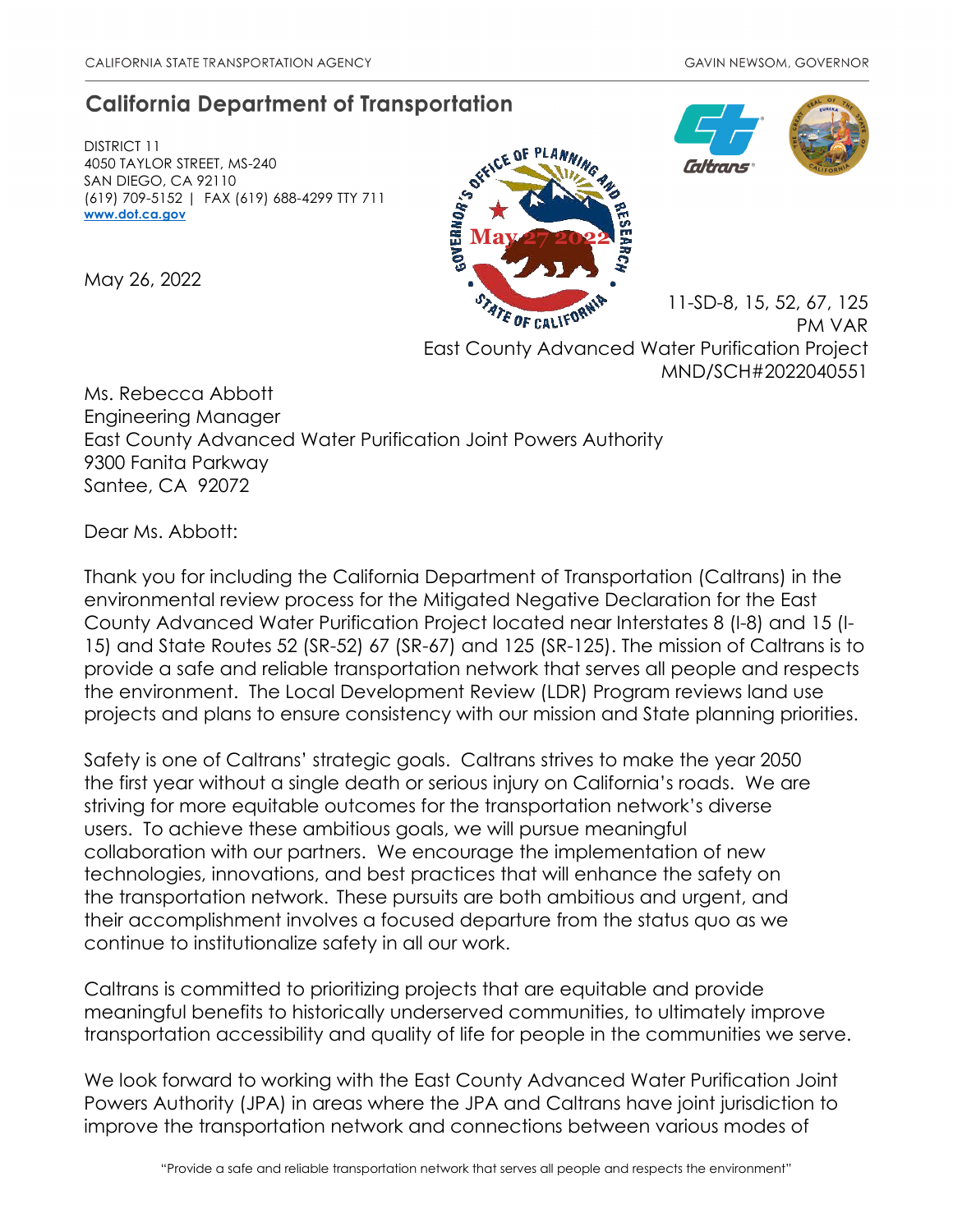travel, with the goal of improving the experience of those who use the transportation system.

Caltrans has the following comments:

# **Traffic Impact Study**

- Per Encroachment Permit Manual section 600: "Underground installations on highway right-of-way must be performed using a trenchless technology method (Bore & Jack, Horizontal Directional Drilling, Microtunneling, Pipe Bursting or Pipe Ramming), unless specified otherwise by permit. Open trenching is authorized only when the applicant demonstrates that all alternatives have been investigated and that installation by a trenchless technology is not feasible. Procedures that must be followed in evaluating applications for open trenching are shown in Table 6.11."
- If open trenching is approved on local streets under Caltrans Jurisdiction, then see Standard Specifications Section 7, section 7-1.04, Public Safety, for clarification.
	- o On city streets within Caltrans' Right-of-Way (R/W) it is fine to trench within 15 feet of live lane as long as there is a note on the traffic control plan that the trench will be back filled or covered by steel plates at the end of the work shift that day.
	- o If the trenching is less than 6 feet from a live lane then close the adjacent lane for public and worker safety reasons.
	- o Please refer to the Installation of Type K temporary railing requirements in this section.
- All traffic control that encroaches within Caltrans' R/W will require an encroachment permit from Caltrans.
- Provide pedestrian detour if closing the sidewalk or provide adequate alternatives.

#### **Utilities**

- Without prior Caltrans' authorization, no open trenching is allowed within State R/W.
- Pipe shall be encased crossing within Caltrans' R/W.
- Document reasons why the construction needs to be in Caltrans' R/W.

# **Design**

• Construction needs to be 15 feet from bridge foundations underground.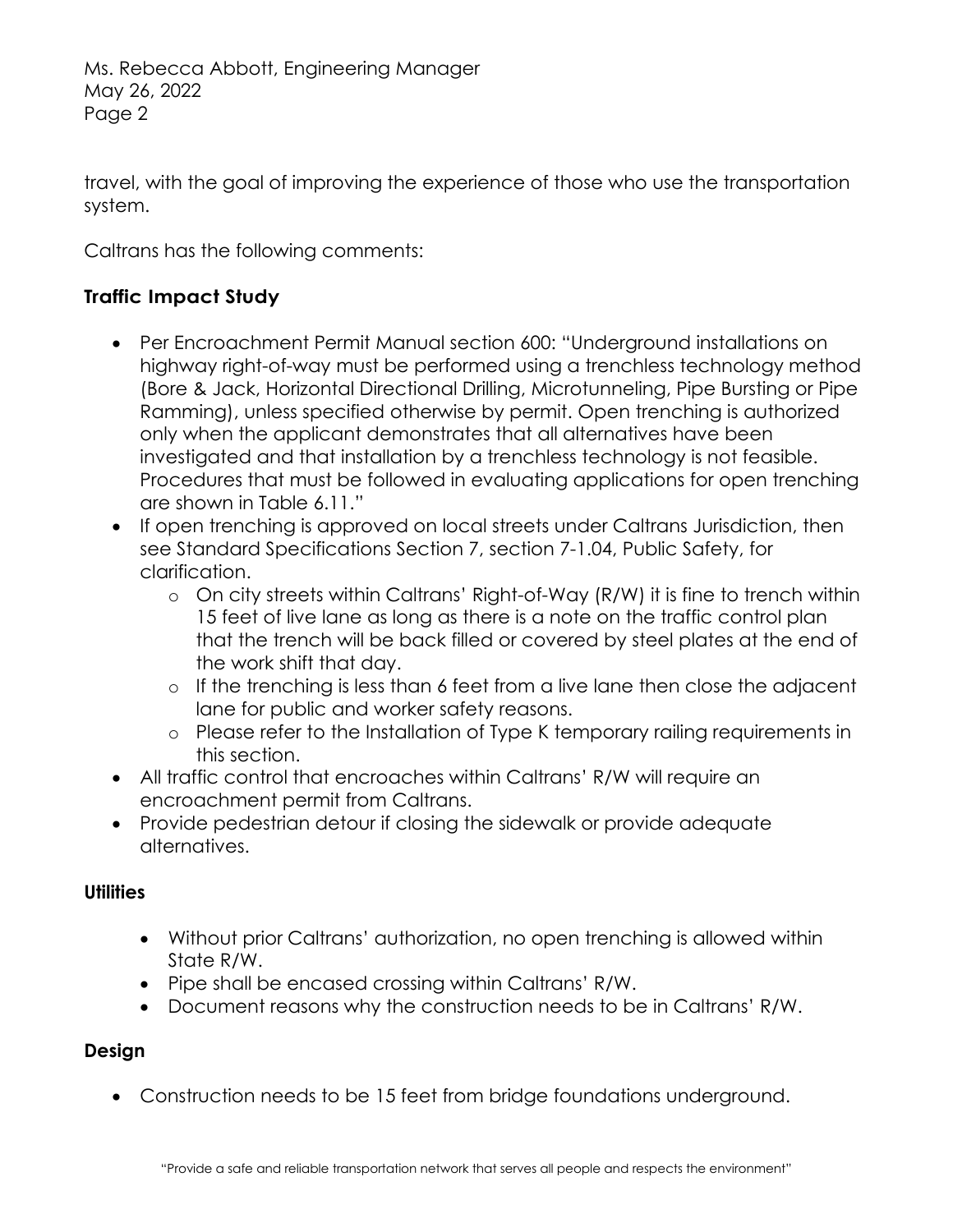- Caltrans Headquarters Structures and Maintenance needs to review the proposed project plans.
- Put cross section clearance from base of bridge on plans.
- Impacts to interstates may require review and concurrence from FHWA.

# **Geotechnical**

- Identify if any of the potential areas for blasting could be in or close to Caltrans' R/W.
- Please provide geotechnical report.

#### **Hydrology and Drainage Studies**

- Please provide off site hydrology and hydraulics studies, proposed drainage and proposed grading plans for Caltrans to review.
	- o Provide drainage plans and details. Provide existing and proposed drainage facilities. Indicate where the Caltrans' drainage systems are located, if any. Include drainage systems on plans, along with profiles.
	- o Provide existing and proposed 2-foot contour grading with legible callouts.
	- o Include detention basin details of inlets/outlet and proposed basin grading, include in detention basin calculations:
		- Plan schematic
		- **Elevation vs storage tables**
		- **Elevation vs area tables**
		- **Elevation vs outlet flow (stage outflow)**
		- **Inflow vs outflow**
		- **Elevation vs time (stage time)**
		- Volume vs time (storage time)
- Provide a Drainage Study showing 100-year storm event calculations and 25- year storm event calculations.
- Provide on-site hydrology and hydraulic studies per the Highway Design Manual methodologies and per Caltrans policies and procedures.
	- o Provide all available Caltrans drainage facility as-built and R/W Maps.
	- o Provide survey data of onsite system that the development will be draining to.
- On all plans, show Caltrans' R/W and route centerlines (I-8, I-15, SR-52, SR-67 and SR-125).
- Early coordination with Caltrans is recommended.
- Caltrans generally does not allow development projects to impact hydraulics within the State's Right-of-Way. Any modification to the existing Caltrans drainage and/or increase in runoff to State facilities will not be allowed.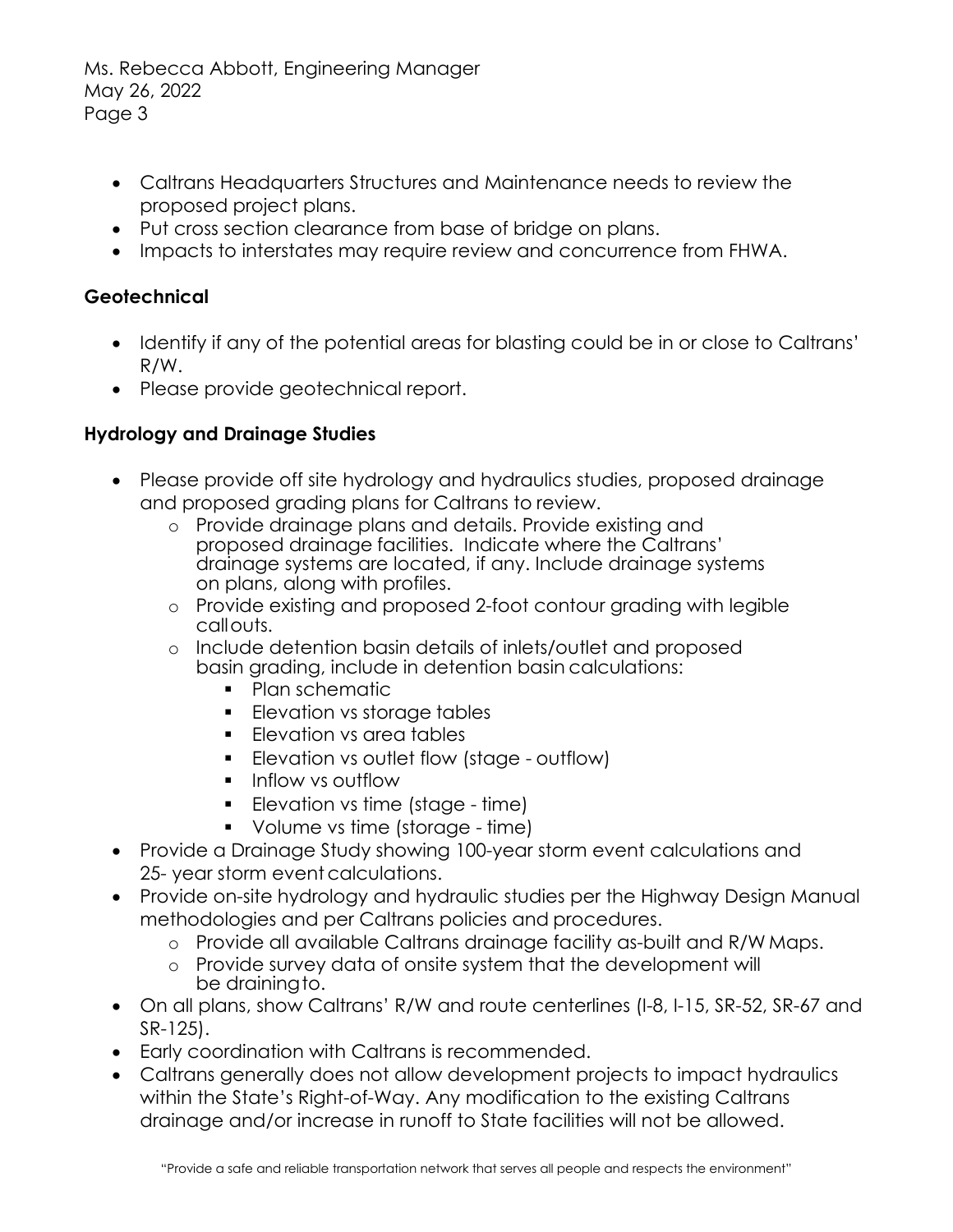#### **Complete Streets and Mobility Network**

Caltrans views all transportation improvements as opportunities to improve safety, access and mobility for all travelers in California and recognizes bicycle, pedestrian and transit modes as integral elements of the transportation network.

Bicycle, pedestrian, and public transit access during construction is important. Mitigation to maintain bicycle, pedestrian, and public transit access during construction is in accordance with Caltrans' goals and policies.

Please assure bicyclists and pedestrians are able to cross Mapleview St. at SR-67. Mobile home parks, trail access, and other trip generators are within proximity to the project site. Users will need access across project scope. Mapleview St. is designated as a Class II Bike Facility per San Diego County Bike Plan.

# **Traffic Control Plan/Hauling**

The California Department of Transportation (Caltrans) has discretionary authority with respect to highways under its jurisdiction and may, upon application and if good cause appears, issue a special permit to operate or move a vehicle or combination of vehicles or special mobile equipment of a size or weight of vehicle or load exceeding the maximum limitations specified in the California Vehicle Code. The Caltrans Transportation Permits Issuance Branch is responsible for the issuance of these special transportation permits for oversize/overweight vehicles on the State Highway network. Additional information is provided online at:

<http://www.dot.ca.gov/trafficops/permits/index.html>

Potential impacts to the highway facilities (I-8, I-15, SR-52, SR-67 and SR-125) and traveling public from the detour, demolition and other construction activities should be discussed and addressed before work begins.

East County Advanced Water Purification Joint Powers Authority shall prepare and submit to Caltrans District 11 a Traffic Control Plan closure plans as part of the encroachment permit application. The plans shall require that closure or partial closure of I-8, I-15, SR-52, SR-67, and SR-125 be limited to times as to create the least possible inconvenience to the traveling public and that signage be posted prior to the closure to alert drivers of the closure in accordance with Caltrans requirements. Traffic shall not be unreasonably delayed. The plan shall also outline suggested detours to use during the closures, traffic, including routes and signage.

The Highway Closure Plan, as part of the encroachment permit, should be submitted to Caltrans at least 30 days prior to initiating installation of the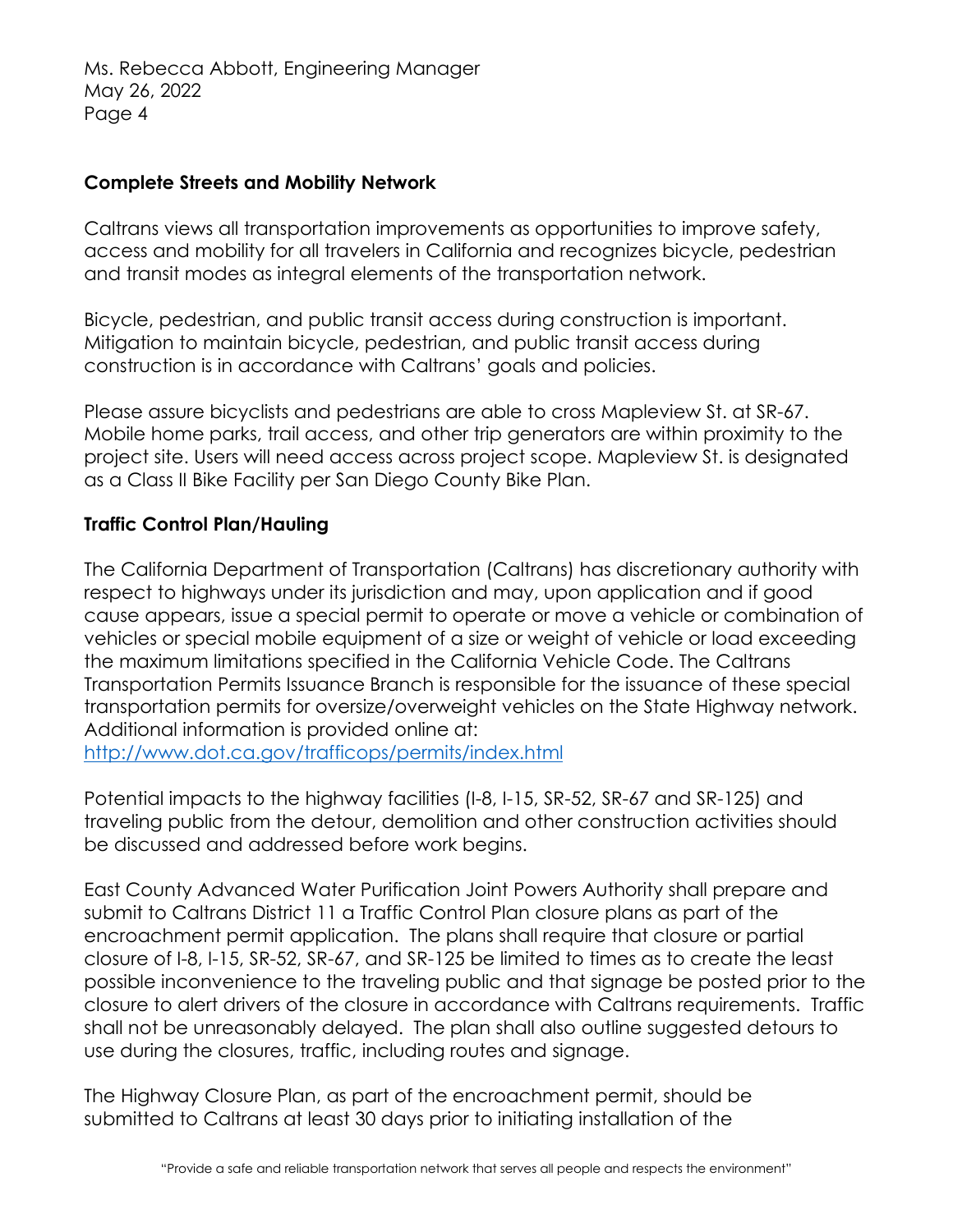crossings. No work shall begin in Caltrans' R/W until an encroachment permit is approved.

#### **Environmental**

Caltrans welcomes the opportunity to be a Responsible Agency under the California Environmental Quality Act (CEQA), as we have some discretionary authority of a portion of the project that is in Caltrans' R/W through the form of an encroachment permit process. We look forward to the coordination of our efforts to ensure that Caltrans can adopt the alternative and/or mitigation measure for our R/W. We would appreciate meeting with you to discuss the elements of the EIR that Caltrans will use for our subsequent environmental compliance.

An encroachment permit will be required for any work within the Caltrans' R/W prior to construction. As part of the encroachment permit process, the applicant must provide approved final environmental documents for this project, corresponding technical studies, and necessary regulatory and resource agency permits. Specifically, CEQA determination or exemption. The supporting documents must address all environmental impacts within the Caltrans' R/W and address any impacts from avoidance and/or mitigation measures.

We recommend that this project specifically identifies and assesses potential impacts caused by the project or impacts from mitigation efforts that occur within Caltrans' R/W that includes impacts to the natural environment, infrastructure including but not limited to highways, roadways, structures, intelligent transportation systems elements, on-ramps and off-ramps, and appurtenant features including but not limited to lighting, signage, drainage, guardrail, slopes and landscaping. Caltrans is interested in any additional mitigation measures identified for the project's draft Environmental Document.

#### **Hazardous Waste**

A hazardous waste concern for this project is aerially deposited lead (ADL). Elevated levels of ADL are common in the soil adjacent to State highways and can also be found underneath some existing road surfaces due to past construction activities. ADL is usually found within 30 feet of the edge of the pavement and within the top six inches of the soil. In some cases, the lead is as deep as two to three feet below the surface. The Department of Toxic Substances Control (DTSC) sets regulatory thresholds for lead in soil, based on risk assessment work performed by CalEPA's Office of Environmental Health Hazard Assessment (OEHHA). It is the Permittee's responsibility to comply with the DTSC ADL requirements for roadway soil management.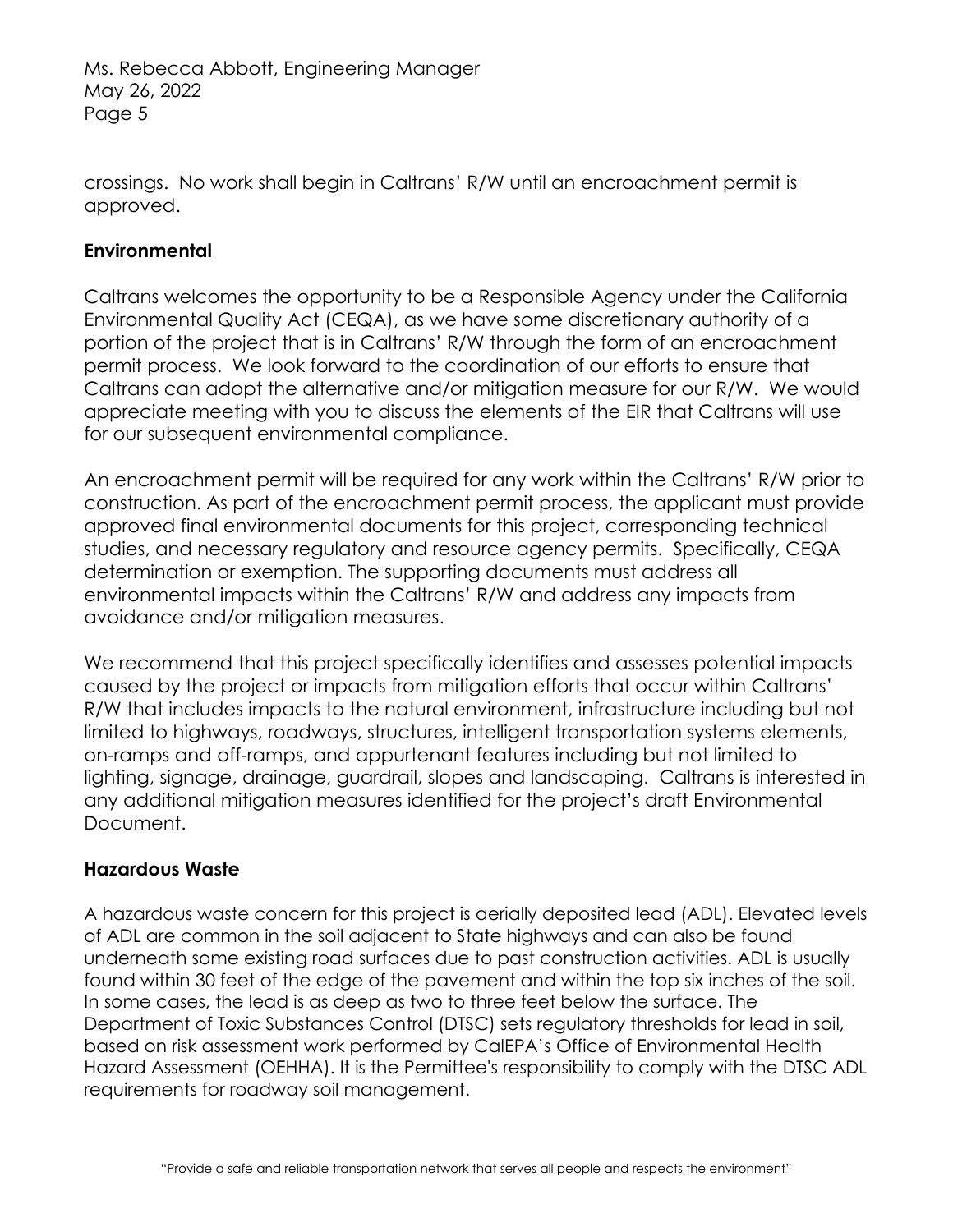#### **Landscape Maintenance**

To avoid and/or minimize potential visual impacts in State R/W the project should:

- − Protect vegetation outside of the work area limits by prohibiting material storage, parking and construction access in vegetated areas.
- − Contact the Caltrans' Landscape Maintenance Area supervisor(s) prior to construction to advise him/her of the proposed work and construction schedule.
- − Review the site with Caltrans' Maintenance to locate existing irrigation facilities within the work area such as irrigation conduit under the paving, mainline, control wire, valves, heads and valve boxes/pull boxes. Cut and cap irrigation facilities within the work area prior to construction.
- − Minimize the time that irrigation systems are shut down. Provide temporary water by highlining to existing systems beyond the work area if irrigation mainline in the work area is shut off during construction.
- − Repair or replace all impacted irrigation facilities.
- − Hydroseed disturbed areas with a CA Native Seed Mix (See attached suggested Hydroseed Mix).

# **Broadband**

Caltrans recognizes that teleworking and remote learning lessen the impacts of traffic on our roadways and surrounding communities. This reduces the amount of VMT and decreases the amount of greenhouse gas (GHG) emissions and other pollutants. The availability of affordable and reliable, high-speed broadband is a key component in supporting travel demand management and reaching the State's transportation and climate action goals.

# **Right-of-Way**

- Per Business and Profession Code 8771, perpetuation of survey monuments by a licensed land surveyor is required, if they are being destroyed by any construction.
- Any work performed within Caltrans' R/W will require discretionary review and approval by Caltrans and an encroachment permit will be required for any work within the Caltrans' R/W prior to construction.

Additional information regarding encroachment permits may be obtained by contacting the Caltrans Permits Office at (619) 688-6158 or emailing [D11.Permits@dot.ca.gov](mailto:D11.Permits@dot.ca.gov) or by visiting the website at [https://dot.ca.gov/programs/traffic-operations/ep.](https://dot.ca.gov/programs/traffic-operations/ep) Early coordination with Caltrans is strongly advised for all encroachment permits.